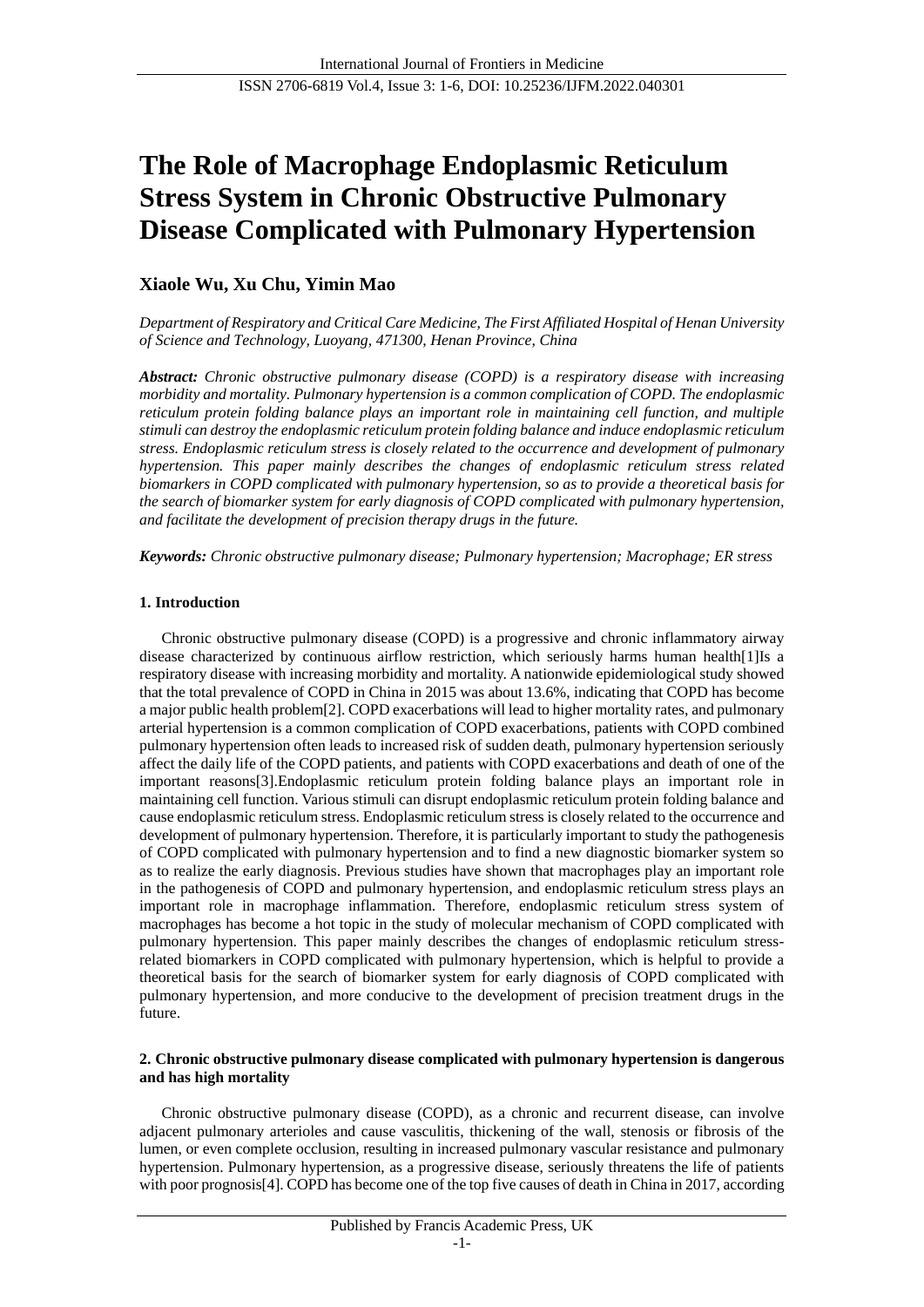to the Global Burden of Disease Survey[5].It is worth noting that COPD global initiative (GOLD) 2020 pointed out that over the next 40 years COPD prevalence will continue to increase, to 2060, there may be more than 5.4 million people die each year from COPD and its related diseases, prompt COPD combined pulmonary hypertension prevalence rate will continue to rise, increase the sick patients with COPD rate, mortality and burden on society[6].Pulmonary hypertension is a chronic obstructive pulmonary disease at a certain stage of development, the key to combination of cor pulmonale, its progressive pulmonary vascular resistance increases as the main characteristics, which can lead to right cardiac insufficiency, and patients with pulmonary hypertension activity endurance, quality of life were significantly lower, and as there is no specific symptoms, often leads to delay in diagnosis, morbidity and mortality are very tall [7]. According to statistics, patients with COPD may have an average of  $0.5 \sim 3.5$ times of acute exacerbation and  $0.09 \sim 2.40$  times of hospitalization each year, and the fatality rate of hospitalization is as high as  $10\% \sim 60\% [8]$ . The prevalence of pulmonary hypertension in COPD patients was 63%, with mild pulmonary hypertension accounting for 33% and moderate and severe pulmonary hypertension accounting for 15% respectively[9].According to the report[10]The 5-year survival rate of patients with mild COPD combined with pulmonary hypertension was 50%, moderate to severe pulmonary hypertension was 30%, and extremely severe pulmonary hypertension was 0%. Clinical studies have shown that increased frequency and severity of COPD exacerbations are independently associated with all cardiovascular disease outcomes[11].Acute exacerbation of COPD is the main cause of hospitalization, deterioration of lung function and death of patients with COPD.

#### **3. Role of macrophages in COPD complicated with pulmonary hypertension**

Macrophages are the key components of innate and acquired immunity of human body, and are the most important barrier to prevent the invasion of pathogenic microorganisms by producing effective host response. When the body is stimulated by cigarette smoke or pathogenic microorganisms, the cilia of respiratory mucosal cilia are shortened, the cilia swing ability is weakened, and the tight connection between cells is lost [12], which leads to the reduced phagocytic function of alveolar macrophages[13].The phagocytosis of alveolar macrophages was significantly reduced in both COPD patients and healthy smokers[14]And with the decrease of phagocytic ability of macrophages, the disease severity of COPD patients is higher, that is, the phagocytic ability of macrophages is positively correlated with the severity of the disease[15]. Therefore, most patients with COPD have abnormal function of alveolar macrophages, reduced phagocytic function of macrophages and long-term chronic inflammation in the airway, resulting in repeated aggravation of the disease, long-term hypoxia and subsequently pulmonary hypertension.

During the pathogenesis of COPD, alveolar macrophages are overactivated and can secrete a variety of inflammatory mediators, which can stimulate surrounding cells to participate in the regulation of chronic inflammatory response of COPD[16].Alveolar macrophages form a complex cell network by activating and interacting with surrounding cells, and then participate in the development of COPD. Studies have shown that macrophages polarize into two distinct functional states, namely M1-type macrophages and M2-type macrophages, when participating in inflammatory responses[17].Cytokines secreted by Th1 cells can induce the generation of M1-type macrophages, and M1-type macrophages can secrete a variety of cytokines, such as IL-12 and IL-6, which jointly participate in the Th1 immune response and ultimately lead to inflammatory injury[18].Cytokines secreted by Th2 cells induce the formation of M2-type macrophages, which can secrete various cytokines such as TNF-α and IL-1 to participate in Th2 immune response, and jointly participate in tissue injury repair[19].Although pulmonary hypertension was originally thought to be a vascular disease, there is a clear link between pulmonary hypertension and inflammation[20]Evidence from basic and clinical studies indicates that inflammation can promote the formation of pulmonary hypertension and plays a crucial role in the occurrence and development of pulmonary hypertension[21].A variety of inflammatory cells can promote the occurrence and development of pulmonary hypertension, among which mononuclear macrophages are more closely related to the occurrence and development of the disease[22,23].Alveolar macrophages engulf foreign bodies, bacteria and other harmful substances in the airway, and under the action of macrophage chemotactic protein-1, they gather in the inflammatory area and produce respiratory outburst, producing and releasing superoxide anions and lysosomal enzymes, thus causing tissue damage[24].

The role of macrophages in pulmonary hypertension is two-fold. On the one hand, macrophages participate in specific and non-specific immune defense responses, and produce a variety of growth factors that regulate the proliferation and migration of interstitial cells and the synthesis of extracellular matrix proteins[25].On the other hand, macrophages may up-regulate endothelin-1[26] And produce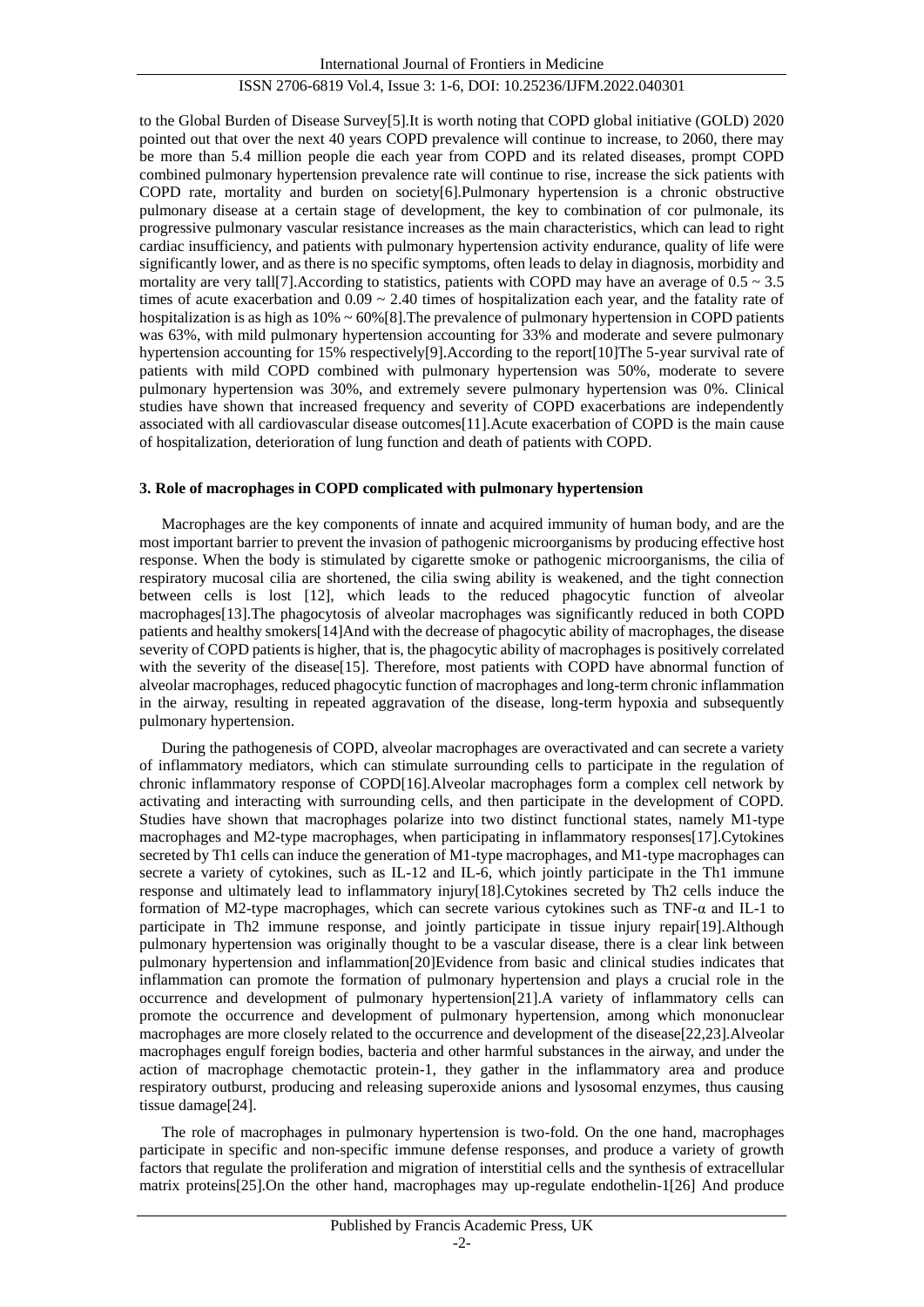reactive oxygen species and nitrogen vectors[27] And a variety of endogenous inflammatory factors such as IL-6, TNF-α and mononuclear factors mediate the production of pulmonary hypertension. It was found that the number of macrophages and mast cells in the pulmonary hypertension model group was significantly increased compared with the control group, and the number of macrophages could be significantly decreased after simvastatin intervention, and pulmonary hypertension was improved to a certain extent. Pulmonary hypertension in many forms[28, 29]In a macrophage model system, depletion or inactivation of macrophages may inhibit the development of pulmonary hypertension, including experimentally induced hypoxic pulmonary hypertension and portal pulmonary hypertension.

Macrophages play a key role in chronic airway inflammation in COPD complicated with pulmonary hypertension. Macrophages are "long-life" cells, which release cytokines, inflammatory mediators and chemokines after activation, chemotaxis and activation of CD8+ cells and neutrophils into the airway and participate in chronic airway inflammation. Currently on COPD combined pulmonary hypertension patients with alveolar macrophages research, its main macrophages from bronchoalveolar lavage fluid, induced sputum or surgical removal of the specimen, but bronchoalveolar lavage fluid, or the number of alveolar macrophages in induced sputum can not meet the demand of research, surgical removal of the source of alveolar macrophages in lung tissue specimen is enough, However, the number of patients with COPD complicated with pulmonary hypertension who can undergo lung tissue resection is limited and cannot meet the research needs, which restricts the research on the role of alveolar macrophages in the pathogenesis of COPD complicated with pulmonary hypertension.

#### **4. Role of endoplasmic reticulum stress in COPD complicated with pulmonary hypertension**

Endoplasmic reticulum is an important organelle for protein synthesis, folding and modification, lipid synthesis and calcium storage. When cells are subjected to adverse internal and external stimuli, unfolded or misfolded proteins can occur in the ER. These proteins do not have normal functional conformation, resulting in er dysfunction, called ER stress[30,31].Protein quality control has a complex system of monitoring, regulating er function, addressing ER stress and dysfunction, and this protective mechanism is called unfolded protein response (UPR). [32], is an adaptive cellular response that activates specific intracellular signaling pathways to protect er stress. UPR is characterized by three different downstream signaling pathways that promote cell survival or apoptosis, depending on the stressor, the intensity and duration of er stress, and cell type. UPR contains three classic pathways, namely inositolase 1 (IRE1) pathway, protein kinase R-like endoplasmic reticulum kinase (PERK) pathway and activated transcription factor 6 (ATF6) pathway. They control transcriptional and translational responses to the endoplasmic reticulum. In recent years, many studies have found that endoplasmic reticulum stress is closely related to the occurrence and development of pulmonary hypertension[33-36].There are many factors that induce the development of pulmonary hypertension such as hypoxia[34], virus infection[37], inflammation,[38]Endoplasmic reticulum stress can be induced.

ATF6 is an important molecule in endoplasmic reticulum stress. In the early stage of ER stress, ATF6 helps cells restore er homeostasis by activating and activating downstream signaling molecules, thereby promoting cell survival. ATF6 is then transferred to the Golgi apparatus and cleaved by S1P and S2P enzymes on the Golgi apparatus, in which the N-terminal (ATF6f) is translocated to the nucleus. Upregulation of molecular chaperone and er stress-related gene expression, enhanced protein folding and degradation capacity, increased protein transport capacity, and reduced er load [39,40].

When the stimulation is too strong or prolonged, the above responses are not enough to restore er homeostasis, and the cells activate the ER stress-related apoptotic pathways, promoting the injury of cell death. ER stress mainly activates enhancer binding protein homologous proteins (CHOP proteins), which induce apoptosis by inhibiting the expression of anti-apoptotic gene Bcl-2 or repair the mRNA translation process by forming heterodimer with ATF4, resulting in increased intracellular protein synthesis, ATP deficiency and cell death[41].

Several studies have confirmed that whether the lung tissue of patients with COPD, pure smoking rat COPD model joint cigarettes or lipopolysaccharide exposure the lung tissue of rat COPD model, or cigarette smoke disposal of AEC and bronchial epithelial cells, increased expression of endoplasmic reticulum stress, CHOP, the structure of the lung cell apoptosis increases 3 kind of phenomenon, and between change trend[42-48].The expression of ATF6, CHOP and inflammatory factors (IL-6, chemokine Ccl-2 and myeloid chemokine McP-1) increased in pulmonary arterial hypertension rats induced by monocrotaline[49]The expression of inflammatory factors IL-6, IL-1B and IL-2 was increased in pulmonary artery smooth muscle cells treated with endoplasmic reticulum stress inducer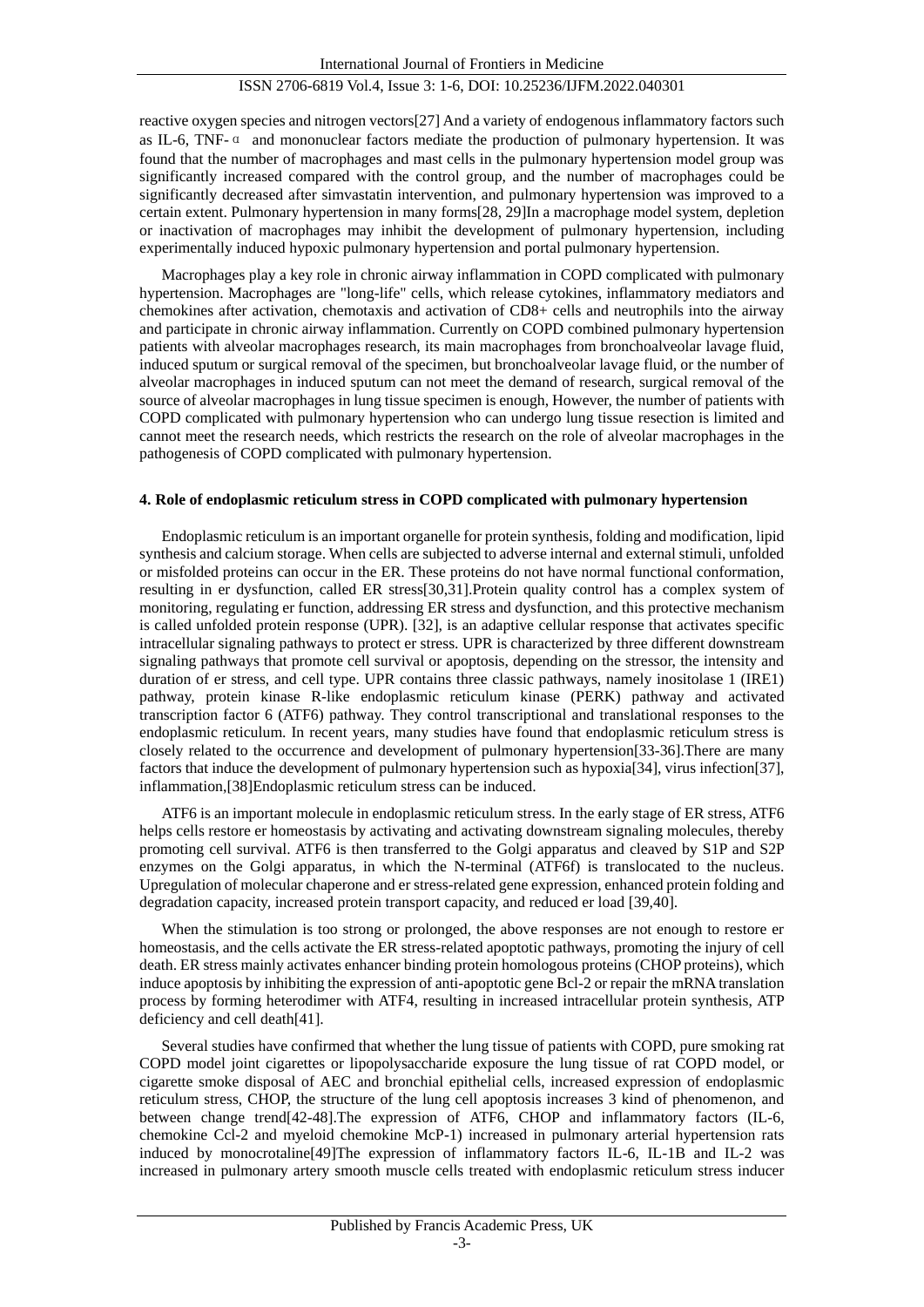lamycin, while treatment with endoplasmic reticulum stress inhibitor Salubrinal decreased the release of inflammatory factors[50].Therefore, endoplasmic reticulum stress and subsequent inflammatory cascade may play a significant role in the pathogenesis of COPD with pulmonary hypertension, but the specific mechanism remains unclear.

#### **5. Conclusion and Prospect**

The study of disease biomarkers has important guiding significance for the development of new drug targets. At present, new biomarkers related to different mechanisms of pulmonary hypertension focus on many aspects, including endothelial cell function, inflammation, epigenetics, cardiac function, oxidative stress and extracellular matrix. Studies on biomarker systems such as er stress and inflammation may provide effective basis for early clinical diagnosis, disease typing and severity judgment, and thus provide ideas for precise treatment of the disease and new drug development.

#### **Acknowledgements**

Mechanism of Macrophage Pyroapoptosis in Airway in Flammation of Chronic Obstructive Pulmonary Disease (202300410129); The Role of Macrophage Endoplasmic Reticulum Stress Marker System in Chronic Airway in Flammation in Chronic Obstructive Pulmonary Disease (LHGJ20190571); Study on Endoplasmic Reticulum Stress Related Biomarker System in Chronic Obstructive Pulmonary Disease with Pulmonary Hypertension (1813002A)

#### **References**

*[1] Singh D, Agusti A, Anzueto A, et al Global strategy for the diagnosis management and prevention of chronic obstructive lung disease the GOLD science Committee Report 2019 [J]. Eur Respir J, 2019,53 (5),pii 1900164..* 

*[2] Liwen Fang, Pei Gao, Heling Bao, et al. Chronic obstructive pulmonary disease in China: Prevalence and prevention in children: a case study[J]. Lancet Respiratory Medicine,2018,6(6):421- 430.*

*[3] Wrobel JP, Thompson BR, Williams TJ. Mechanisms of pulmonary hypertension in chronic obstructive pulmonary disease: [J]. Journal of Beijing Normal University (Natural Science edition). 2012. 31(6): 557-564.*

*[4] Y. M. Park, W. J. Chung, D. Y. Choi et al. Functional class and targeted therapy are related to the survival in patients with pulmonary arterial Hypertension [J]. Yonsei Medical Journal, 2014;55 (6) : 1526-32.*

*[5] Zhou M, Wang H, Zeng X, et al. Mortality, morbidity, and risk factors in China and its provinces, 1990-2017: Systematic analysis of the Global Burden of Disease Study 2017 [J]. Lancet, 2019, 94(10204):1145‐1158.*

*[6] Chen Yahong. GOLD global strategy for diagnosis, treatment and prevention of chronic obstructive pulmonary Disease in 2020 [J]. Chinese journal of medical frontiers, 2019,11 (12) : 32-50 [2020-08- 20].*

*[7] Zhang S, Yang T, Xu X, et al. Oxidative stress and nitric oxide signaling related biomarkers in patients with pulmonary hypertension: a case control study [J]. BMC Pulm Med, 2015, 15: 50.*

*[8] Sethi S. Infectious etiology of Acute Emphysema of Chronic Tis [J]. Chest, 2000, 117(5 Suppl 2): 380s-385s.*

*[9] Mohamed MF, Ali A, Abbas A, Et al. Mean platelet volume as a predictor of pulmonary hypertension in patients with stable COPD [J]. Int J Chron Obstruct Pulmon Dis, 2019,14:1099-1108.*

*[10] Bu Rong-rong, ZHEN Na, Li Dan, et al. Fasudil combined with sullidiol in treatment of COPD complicated with PAH*

*Lung function and the influence of SERUM BNP, CRP, IL-8, TNF-α levels in patients [J]. Progress in modern biomedicine, 2018,18 (4) : 737-740,661.*

*[11] Whittaker HR, Bloom C, Morgan A, et al. Accelerated FEV1 decline and risk of cardiovascular disease and mortality in a primary care population of COPD Patients [J]. Eur Respir J. 2021;57 (3).*

*[12] PONCE-GALLEGOS M A, RAM? Int J Chron Obstruct Pulmon Dis, 2017, 12: 1857-1865.*

*[13] BELCHAMBER K B R, DONNELLY L E. Macrophage Dysfunction in Respiratory Disease [J]. Results Probl Cell Differ, 2017, 62:299-313.*

*[14] HODGE S, HODGE G, AHERN J, et al. Smoking alters alveolar macrophage recognition and*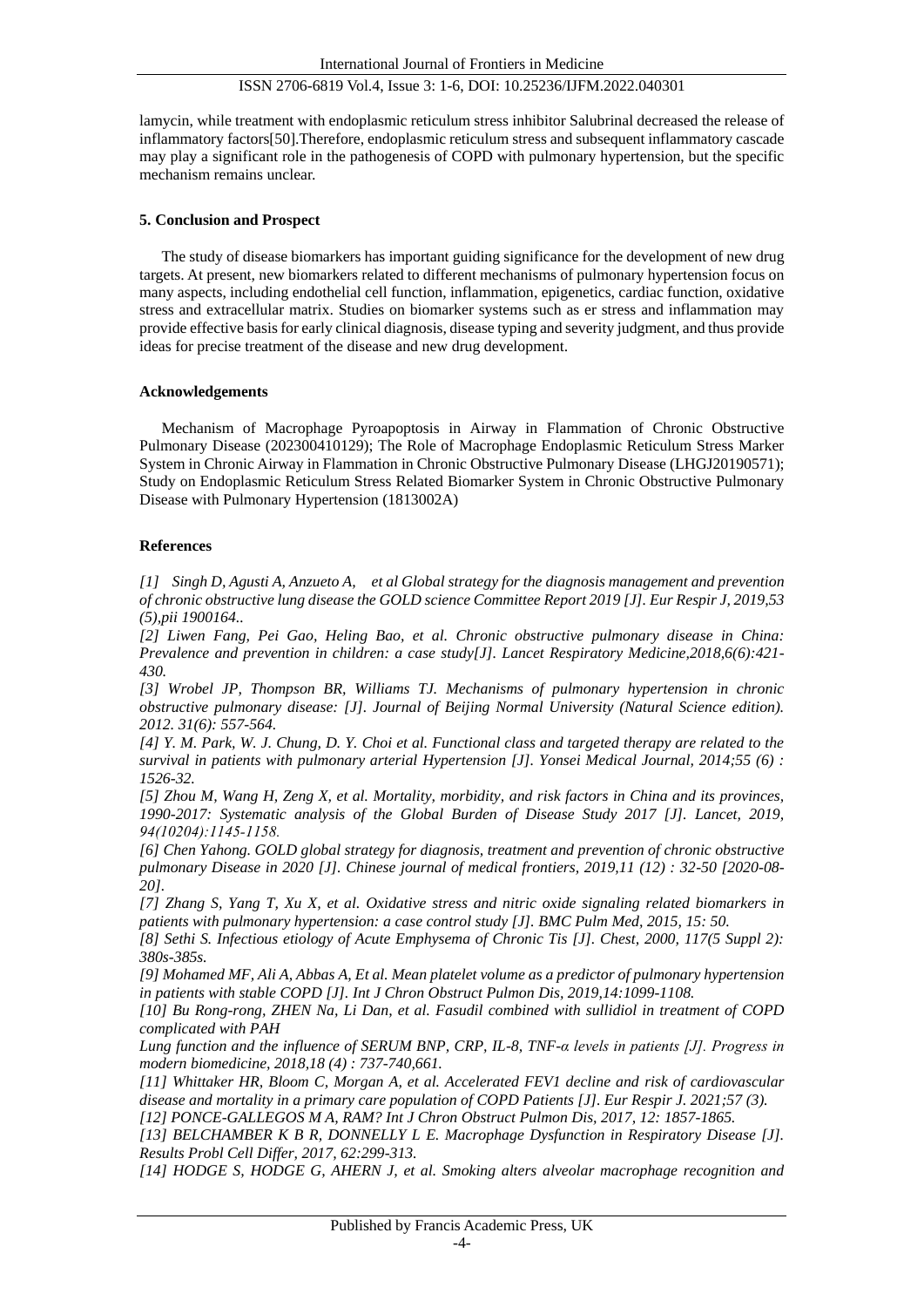*phagocytic ability: An analysis of the effects of obstructive pulmonary disease on copd [J]. Am J Respir Cell Mol Biol, 2007, 37(6): 748-755.*

*[15] BERENSON C S, KRUZEL R L, EBERHARDT E, Effect of Alveolar Alveolar Macrophages on the activity of Phagocytic cells in patients with Obstructive Pulmonary Disease [J] Infect Dis, 2013, 208(12):2036 - 2045.*

*[16] Barnes PJ. Cellular and Molecular Mechanisms of Chronic Obstructive Pulmonary Disease [J]. Clin Chest Med. 2014, 35 (1) : 71-86.*

*[17] Cheng Wei, Wang Jing, Wang Zhen, et al.Relationship between macrophage polarization typing and bronchial asthma in children [J].International journal of respiratory sciences, 2017,37 (12) : 901. [18] Jiang Zebo, Zhao Jin, Li Siming, et al.Polyporus polysaccharide induces the transformation of M2 subtype macrophages into M1 macrophages [J].Chinese journal of immunology, 2015,31 (8) : 1049.*

*[19] Zhou Min, Guo Yinfeng, Song Zhixia, et al.1,25 (OH) 2D3 promotes the conversion of m1-type macrophages to m2-type macrophages induced by high glucose via the vdr-ppar γ pathway [J].Chinese journal of nephrology, 2015,31 (6) : 440.*

*[20] P. M. Hassoun, L. Mouthon, J. A. Barbera et al.Inflammation, growth factors, Pulmonary vascular remodeling and pulmonary vascular remodeling [J]. Journal of the American College of Cardiology, 2009;54(1 Suppl):S10-S19.*

*[21] M. Rabinovitch, C. Guignabert, M. Humbert, Research on the Pathogenesis of Pulmonary hypertension in Pulmonary Arterial System [J]. Circulation Research, 2014;115 (1) : 165-75.*

*[22] E. Vergadi, M. S. Chang, C. Lee et al. Early macrophage recruitment and alternative activation are critical for the later development of Journal of Pulmonary Circulation, 2011;123 (18): 1986-95.*

*[23] M. G. Frid, J. A. Brunetti, D. L. Burke et al. Hypoxia-induced pulmonary vascular remodeling requires recruitment of circulating mesenchymal Precursors of a monocyte/macrophage lineage [J]. Journal of American Journal of Pathology, 2006;168 (2) : 659-69.*

*[24] Aberdein JD, Cole J, Bewley MA, et al. Alveolar macrophages in pulmonary host defence the unrecognized role of apoptosis as a mechanism of intracellular Bacterial Killing [J]. Clin Exp Immunol. 2013, 174(2): 193-202.*

*[25] Knighton DR, Fiegel V D. Macrophage-derived growth factors in wound healing: Regulation of growth fact or Product ion by oxygen microenvironment [J]. Am Rev Respir Dis, 2016; 167 (4) : 1108- 1111.*

*[26] Jankov RP, Luo X, Belcastro R. Gadolinium chloride inhibits S pulmonary macrophage INFLUX and prevents O (2) -- induced pulmonary hypertension Mesenchants in rats [J]. Mesenchants Res, 2015; 64 (2) : 172-183.*

*[27] Weinberger B, Fakhrzadeh L, Nitric oxide primes lung macrophages to produce reactive oxygen and nitrogen intermediates [J]. Am J Res pi r Crit Care Med , 2016; 176 (3) : 931-938.*

*[28] T. Thenappan, A. Goel, G. Marsboom et al. A central role for CD68(+) macrophages in hepatopulmonary syndrome. Reversal by macrophage Depletion [J].American Journal of Respiratory and Critical Care Medicine, 2011;183 (8) : 1080-91.*

*[29] W. Tian, X. Jiang, R. Tamosiuniene et al. Blocking macrophage leukotriene B4prevents endothelial injury and reverses pulmonary Hypertension [J]. Science Translational Medicine.2013;5(200):200ra 117.*

*[30] Walter P, Ron D. The unfolded protein response: Stress Pathway in homeostatic regulation [J]. 2011 334(6059): 1081 -- 1086.*

*[31]Hetz C. The unfolded protein response: Controlling cell fate by Decisions and Decisions [J].Nat Rev Mol Cell Biol. 2012; 13 (2) : 89 102.*

*[32] Wang, H,Hydrogen sulfide plays an important protective role through endoplasmic reticulum stress in diseases [J]. Int. J. Biol. Sci. 16, 2020. 264 -- 271.*

*[33] Yeager M, Nguyen C, Ivy D, et al. Activation of the stressed protein response is associated with pulmonary hypertension [J].Pulm Circ, 2012,2 (2) : 229.*

*[34] Dromparis P, Paulin R, Stenson TH, Et al. Attenuating endoplasmic reticulum stress as a novel therapeutic strategy in pulmonary hypertension [J]. Circulation, 2013,127 (1) : 115-125.*

*[35] Wu Y, Adi D, Long M, et al. 4-phenylbutyric acid induces protection against pulmonary arterial hypertension in Rats [J].PLOS ONE, 2016,11 (6) : e0157538.*

*[36] Koyama M, Furuhashi M, Ishimura S, Reduction of endoplasmic reticulum stress in treatment of hypoxia-induced diseases with 4-phenylbutyric acid Pulmonary Hypertension [J].Am J Physiol Heart Circ Physiol, 2014,306 (9) : h1314-323.*

*[37] Voelkel NF, Cool CD, Flores S. Viral Infection to Pulmonary Hypertension: A Role for Viral proteins [J]. AIDS, 2008,22 (Suppl. 3) : s49-s53.*

*[38] Michelakis ED, Wilkins MR, Complex Concepts and Translational priorities in Pulmonary Arterial*